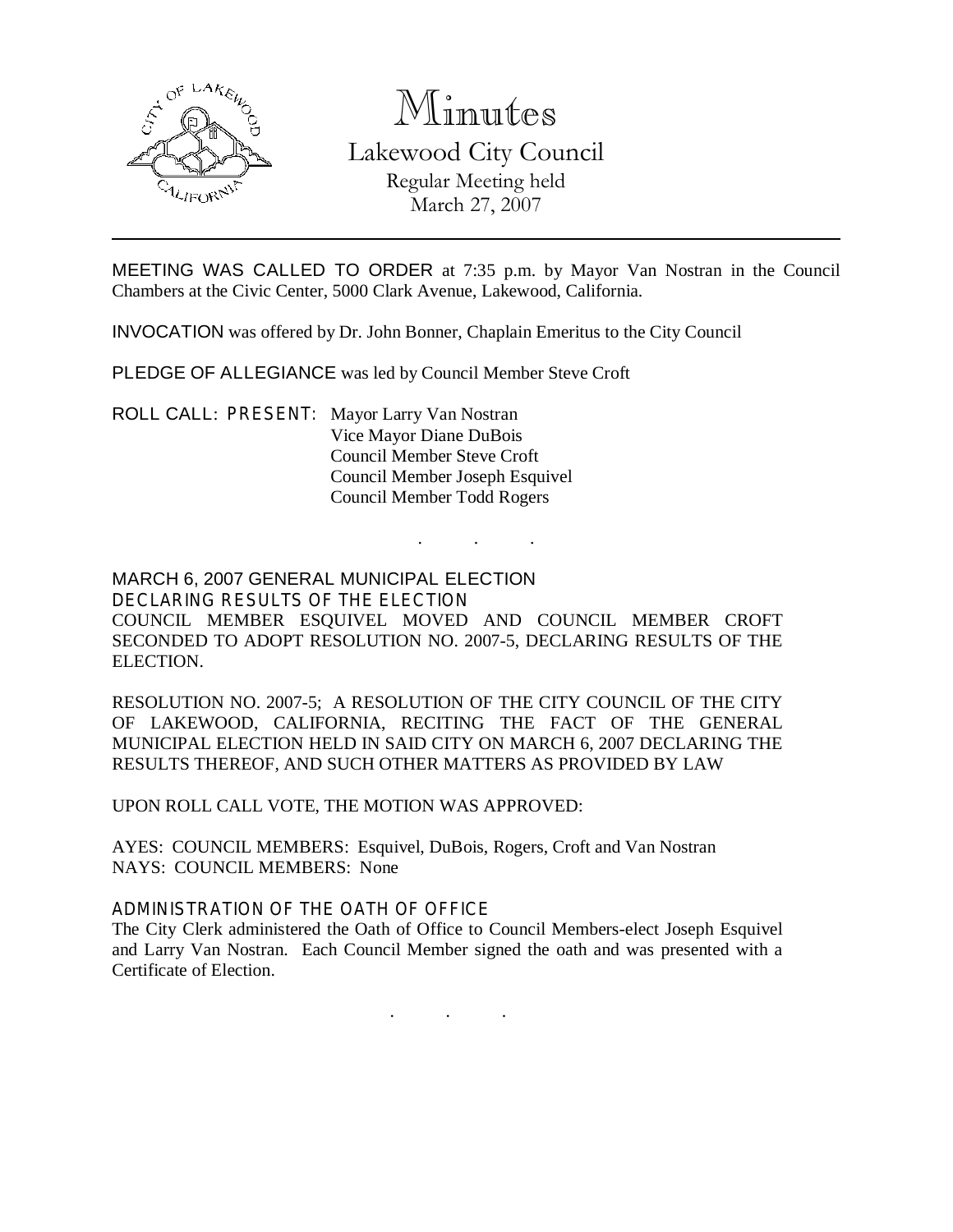City Council Minutes March 27, 2007 Page 2

### ANNUAL REORGANIZATION OF CITY COUNCIL

Mayor Van Nostran characterized his past year as mayor as one of the most rewarding of his career. He advised the City Council took public safety very seriously and that crime in Lakewood was at its lowest level in 15 years. He reported that the City would continue to take a tough stand on the use of illegal fireworks, noting that Sheriff deputies had issued 155 citations in 2006 and confiscated over 42,000 illegal pyrotechnic items. He pointed with pride to the completion of Phase I of the Sheriff Station Expansion project, which although funded by the County of Los Angeles, was managed by City staff and completed on time and within budget. He recognized Public Works Director Lisa Rapp and Project Manager June Anderson for their hard work on the project and offered thanks to County Supervisor Don Knabe and Sheriff Lee Baca for working to achieve funding for the project, including the recent additional funding for the service garage. He noted the success of the City's economic development program demonstrated by the growth in the "restaurant row" area, the rehabilitation of older shopping centers, and new businesses continued to seek locations in the City. He also noted other milestones such as the opening of another phase in the San Gabriel River Park Nature Trail project, the resurfacing of over 100 miles of neighborhood streets since 2000, and the dedication of new City entrance signs on major streets with the City motto, "Times change. Values don't." He closed by extending his thanks to his City Council colleagues and the City's professional staff, and stating the Council would continue to build on the core values shared by Lakewood residents.

#### ELECTION OF MAYOR AND VICE MAYOR

Mayor Van Nostran announced that nominations would be taken for the office of Mayor for 2007-2008.

Council Member Esquivel stated it was his pleasure to nominate Diane DuBois for the office of Mayor. He noted that she had a history of community involvement included service in organizations such as Soroptimists, Meals On Wheels, and the Girl Scouts; and during her service on the City Council had actively been involved in the California Contract Cities Association, the League of California Cities, and the Gateway Cities Council of Governments.

COUNCIL MEMBER ESQUIVEL MOVED TO NOMINATE DIANE DUBOIS TO SERVE AS MAYOR. THERE BEING NO OBJECTION, DIANE DUBOIS WAS DECLARED MAYOR BY ACCLAMATION.

Mayor DuBois presented outgoing Mayor Van Nostran with a plaque and scrapbook commemorating his year of service as Mayor.

Mayor DuBois thanked her colleagues for the opportunity to serve the City of Lakewood as Mayor. She offered a special acknowledgement to Jacqueline Rynerson, the last woman to serve as Mayor of Lakewood. She stated that the special character of Lakewood as a community was obvious to anyone that drove through the City. She identified some of the things that distinguished the Lakewood community such as safe neighborhoods and quality of life programs like the home improvement loan program, property maintenance standards, street paving and water main replacement. She reported that the City would begin a program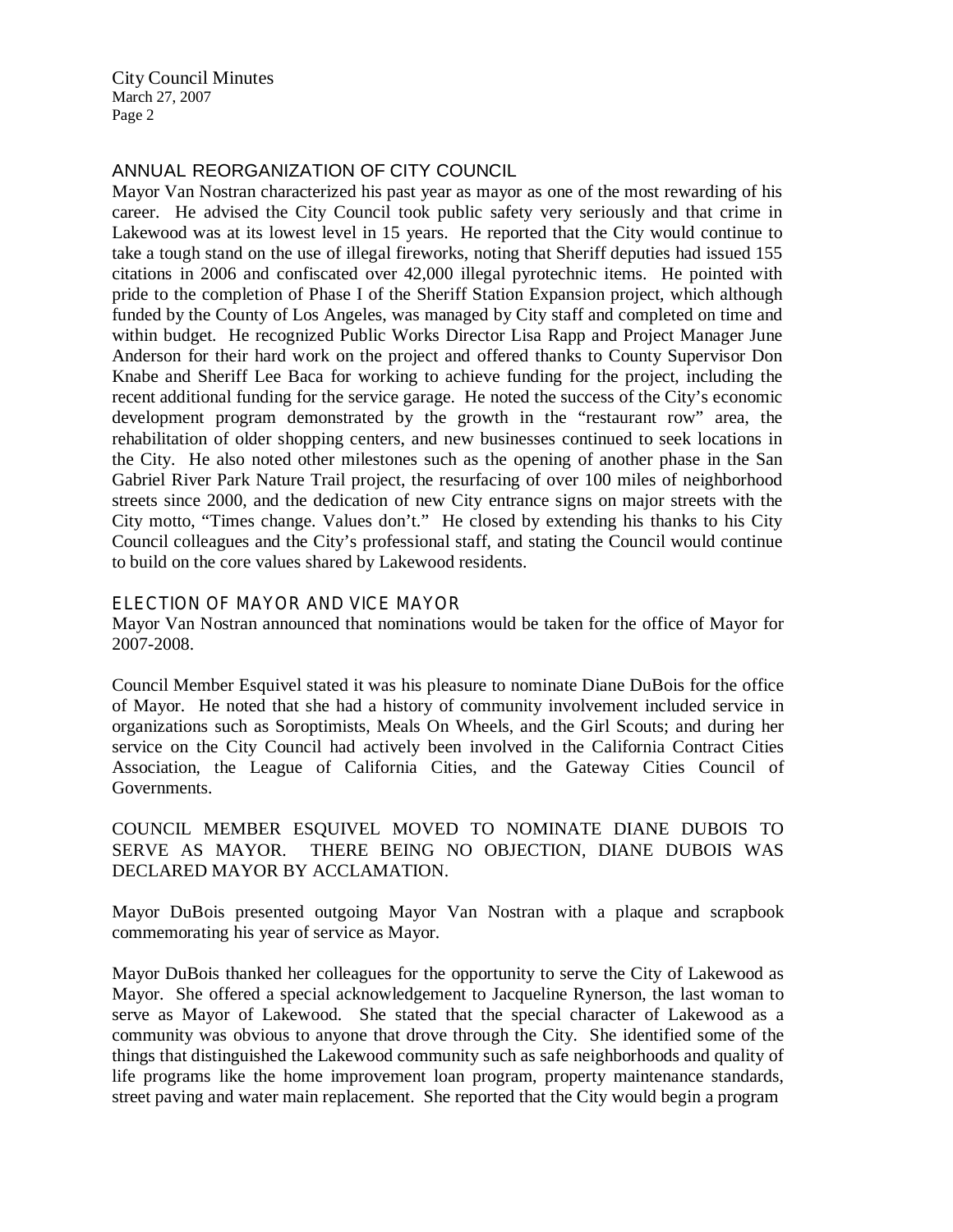City Council Minutes March 27, 2007 Page 3

### ANNUAL REORGANIZATION OF CITY COUNCIL - Continued

to provide down-payment assistance for first time home buyers using State housing grant funds. She committed to providing open and accessible government through the City's website and its new "Lakewood Connect" service. She noted that the Sheriff Station Expansion Project would continue with Phase II and the service garage to be completed by the end of the year. She stated the City Council would continue to be committed to protecting neighborhoods and would maintain the same intensity in dealing with the problem of illegal fireworks. She noted that since Lakewood voters had approved changes in the way recreational vehicles and trailers would be parked in the City, an extensive educational campaign was due to begin soon and also that new storage facilities were in the development process. She stated that economic development would continue to be a focus area to ensure that Lakewood remained a competitive retail marketplace. She expressed confidence in the future and a commitment to fulfill the promise of Lakewood as a caring, safe, family-oriented community. She concluded by introducing her husband, daughters, and other family and friends in attendance.

Council Member Rogers stated he was pleased to nominate a friend and colleague, Steve Croft, to serve as Vice Mayor. He noted Steve's service to the community as the Vice Chairman of the Lakewood Schools Committee and as a member of the Planning and Environment Commission.

COUNCIL MEMBER ROGERS MOVED TO NOMINATE STEVE CROFT TO SERVE AS VICE MAYOR. THERE BEING NO OBJECTION, STEVE CROFT WAS DECLARED VICE MAYOR BY ACCLAMATION.

. . .

#### ROUTINE ITEMS:

COUNCIL MEMBER VAN NOSTRAN MOVED AND COUNCIL MEMBER ESQUIVEL SECONDED TO APPROVE ROUTINE ITEMS 1 THROUGH 5.

- RI-1 Approval of Minutes of the Meeting held February 27, 2007
- RI-2 Approval of Personnel Transactions
- RI-3 Approval of Registers of Demands
- RI-4 Approval of Meeting Reports and Authorizations Pursuant to AB1234
- RI-5 Approval of Agreement Renewal for Tele-Works, Inc.

UPON ROLL CALL VOTE, THE MOTION WAS APPROVED:

AYES: COUNCIL MEMBERS: Van Nostran, Esquivel, Croft, Rogers and DuBois NAYS: COUNCIL MEMBERS: None

. . .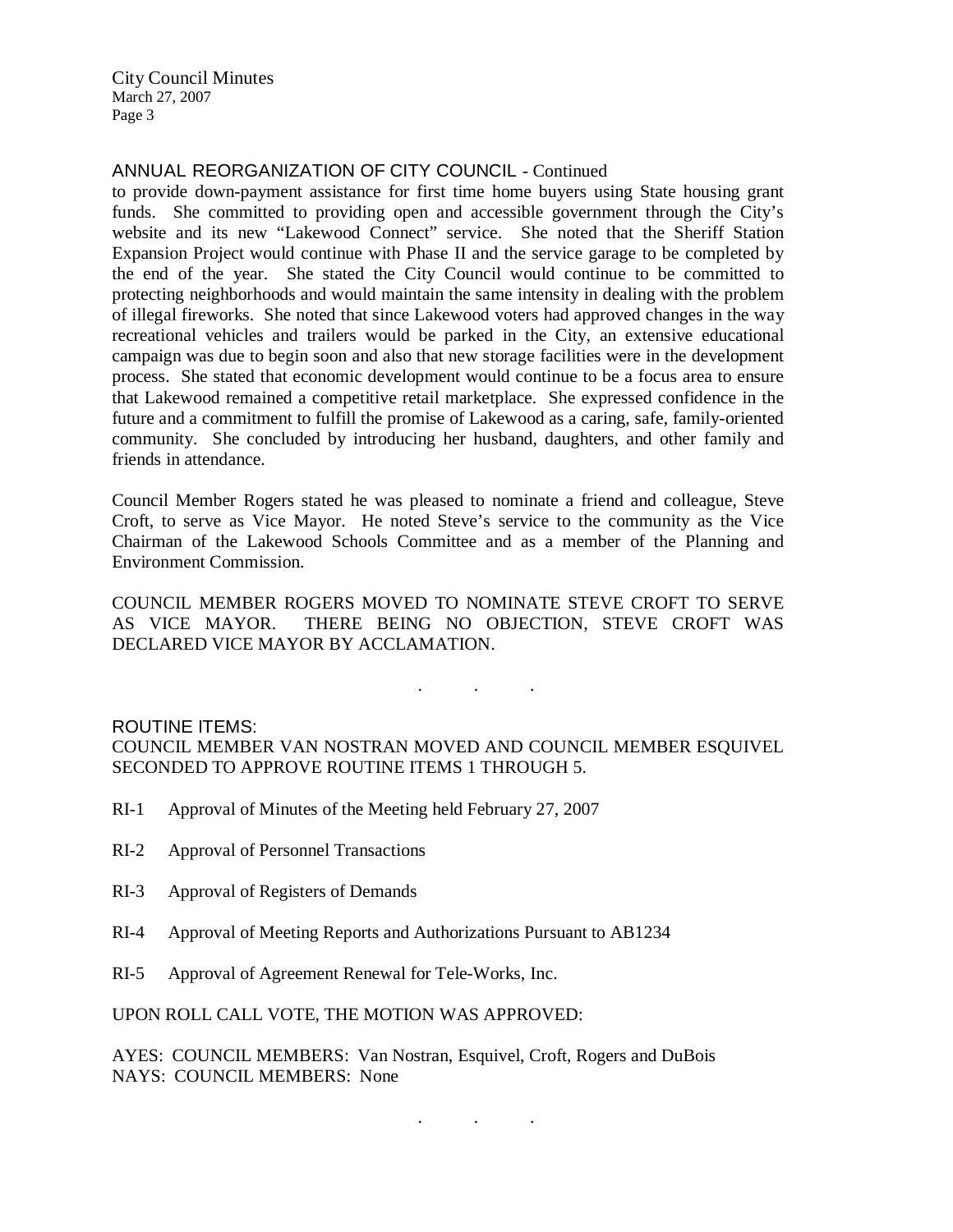City Council Minutes March 27, 2007 Page 4

2.1 • ADOPTION OF SIGNATURE RESOLUTIONS COUNCIL MEMBER ESQUIVEL MOVED AND VICE MAYOR CROFT SECONDED TO ADOPT RESOLUTIONS NO. 2007-6 THROUGH NO. 2007-8.

RESOLUTION NO. 2007-6; A RESOLUTION OF THE CITY COUNCIL OF THE CITY OF LAKEWOOD AUTHORIZING THE CITY TREASURER TO DEPOSIT FUNDS FOR SAFEKEEPING AND INVESTMENT AND AUTHORIZING WITHDRAWAL OF FUNDS FROM DEPOSITORIES

RESOLUTION NO. 2007-7; A RESOLUTION OF THE CITY COUNCIL OF THE CITY OF LAKEWOOD AUTHORIZING THE USE OF THE FACSIMILE SIGNATURE OF DIANE DUBOIS, MAYOR, IN THE EXECUTION OF PUBLIC SECURITIES AND INSTRUMENTS OF PAYMENT

RESOLUTION NO. 2007-8; A RESOLUTION OF THE CITY COUNCIL OF THE CITY OF LAKEWOOD AUTHORIZING THE USE OF THE FACSIMILE SIGNATURE OF STEVE CROFT, MAYOR PRO TEM, IN THE EXECUTION OF PUBLIC SECURITIES AND INSTRUMENTS OF PAYMENT

UPON ROLL CALL VOTE, THE MOTION WAS APPROVED:

AYES: COUNCIL MEMBERS: Van Nostran, Esquivel, Croft, Rogers and DuBois NAYS: COUNCIL MEMBERS: None

At 8:08 p.m., the Regular Meeting of the City Council was recessed for the Meeting of the Lakewood Redevelopment Agency. At 8:10 p.m., the City Council Meeting was reconvened.

. . .

. . .

. . .

ORAL COMMUNICATIONS: None

#### ADJOURNMENT

There being no further business to be brought before the City Council, Mayor DuBois adjourned the meeting at 8:10 p.m., to Tuesday, April 10, 2007, at 6:00 p.m. in the Executive Board Room.

Respectfully submitted,

Denise R. Hayward, CMC City Clerk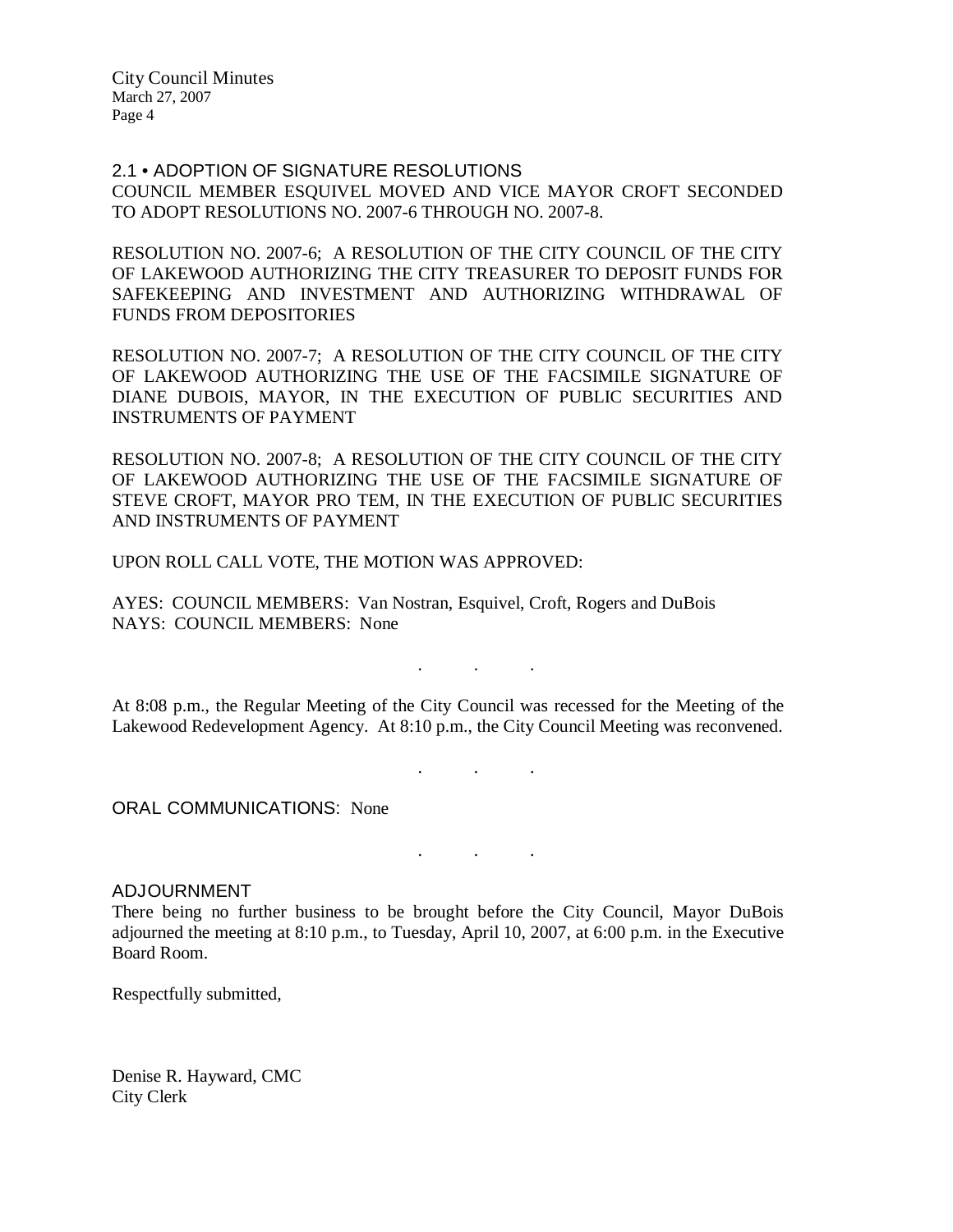## **City of Lakewood**

I, Denise R. Hayward, City Clerk of the City of Lakewood, County of Los Angeles, State of California, do hereby certify that I have canvassed the returns of the regular municipal election held in said City on the 6th day of March, 2007, and find that the number of votes given at each precinct and the number of votes given in the City to persons voted for the Office of Member of the City Council for which said persons were candidates were as follows:

| <b>County Precincts</b>        | (1,7,8,30,32) | (1,7,8,30,32) | (3,4,9,10) | (3,4,9,10)   | (12, 13, 16, 85) | (12, 13, 16, 85)     | (15, 20, 21, 25) | (15, 20, 21, 25)     | (19, 23, 27, 28, 82) (19, 23, 27, 28, 82) (34, 35, 37, 38, 112) |                      |            |
|--------------------------------|---------------|---------------|------------|--------------|------------------|----------------------|------------------|----------------------|-----------------------------------------------------------------|----------------------|------------|
| Lakewood Precincts             | PCT#          | PCT#<br>1 AV  | PCT#<br>3. | PCT#<br>3 AV | PCT#<br>12       | PCT#<br><b>12 AV</b> | PCT#<br>15       | PCT#<br><b>15 AV</b> | PCT#<br>19                                                      | PCT#<br><b>19 AV</b> | PCT#<br>31 |
| <b>Registered Voters</b>       | 3593          | 3593          | 3079       | 3079         | 2702             | 2702                 | 3002             | 3002                 | 3360                                                            | 3360                 | 4103       |
| Voter turnout                  | 5%            | 5%            | 5%         | 6%I          | 5%               | 8%I                  | 4%               | 7%                   | 8%I                                                             | 9%I                  | 5%         |
| <b>Ballots cast</b>            | 169           | 188           | 156        | 183          | 137              | 221                  | 106              | 223                  | 263                                                             | 299                  | 207        |
| Marty Schuster                 | 47            | 69            | 73         | 89           | 33               | 71                   | 41               | 87                   | 103                                                             | 122                  | 61         |
| John R. Nelson, Jr.            | 23            | 27            | 39         | 38           | 21               | 29                   | 21               | 58                   | 54                                                              | 47                   | 31         |
| Joe Esquivel                   | 121           | 112           | 91         | 95           | 99               | 138                  | 70               | 114                  | 172                                                             | 182                  | 161        |
| Lawrence H "Larry" Van Nostran | 112           | 131           | 97         | 102          | 99               | 159                  | 67               | 150                  | 163                                                             | 194                  | 145        |
| <b>Total Votes</b>             | 303           | 339           | 300        | 324          | 252              | 397                  | 199              | 409                  | 492                                                             | 545                  | 398        |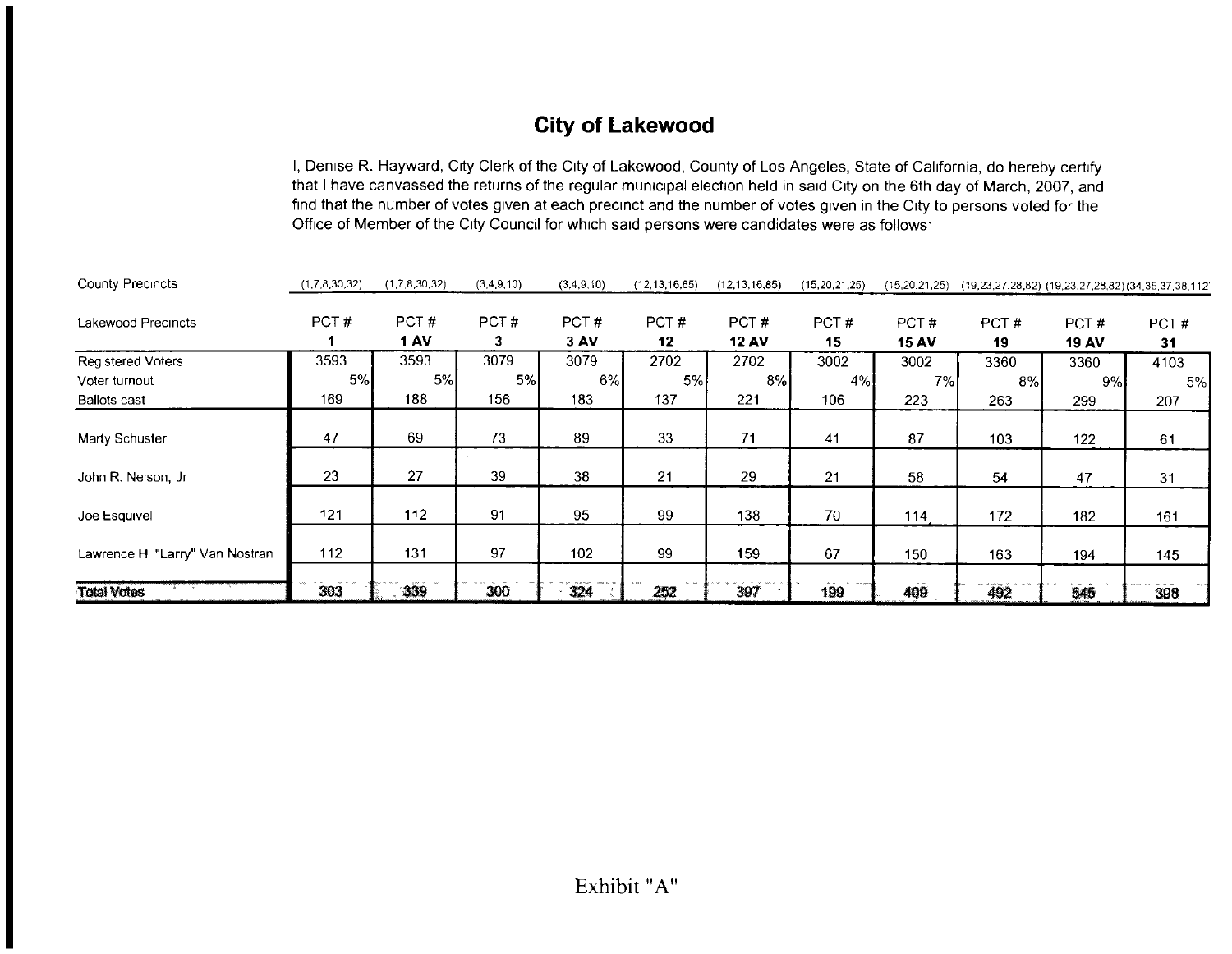| <b>County Precincts</b>        | $(34, 35, 37, 38, 112, (40, 45, 46, 48)$ |            | (40, 45, 46, 48) | (42, 43, 50) | (42, 43, 50)         | (52,55,57,64,66) (52,55,57,64,66) |               | (53, 54, 62) | (53, 54, 62)  | (59,60,67,69) | (59,60,67,69)        |
|--------------------------------|------------------------------------------|------------|------------------|--------------|----------------------|-----------------------------------|---------------|--------------|---------------|---------------|----------------------|
| Lakewood Precincts             | PCT#<br>31 AV                            | PCT#<br>40 | PCT#<br>40 AV    | PCT#<br>42   | PCT#<br><b>42 AV</b> | PCT#<br>52                        | PCT#<br>52 AV | PCT#<br>53   | PCT#<br>53 AV | PCT#<br>59    | PCT#<br><b>59 AV</b> |
| <b>Registered Voters</b>       | 4103                                     | 3212       | 3212             | 2208         | 2208                 | 3234                              | 3234          | 2272         | 2272          | 2860          | 2860                 |
| Voter turnout                  | 7%                                       | 6%         | 7%I              | 7%I          | 8%                   | 5%                                | 8%            | 5%           | 7%            | 6%            | 9%                   |
| <b>Ballots cast</b>            | 296                                      | 178        | 235              | 154          | 177                  | 177                               | 254           | 120          | 157           | 185           | 262                  |
| Marty Schuster                 | 96                                       | 62         | 87               | 44           | 65                   | 82                                | 111           | 41           | 69            | 73            | 108                  |
| John R Nelson, Jr.             | 31                                       | 21         | 49               | 20           | 28                   | 44                                | 38            | 27           | 31            | 33            | 38                   |
| Joe Esquivel                   | 216                                      | 125        | 141              | 122          | 120                  | 107                               | 150           | 85           | 89            | 109           | 160                  |
| Lawrence H "Larry" Van Nostran | 215                                      | 116        | 155              | 107          | 108                  | 109                               | 168           | 82           | 95            | 117           | 177                  |
| <b>Total Votes</b><br>$\sim$   | 558                                      | 324        | 432              | 293          | 321                  | 342                               | 467           | 235          | 284           | 332.          | 483                  |